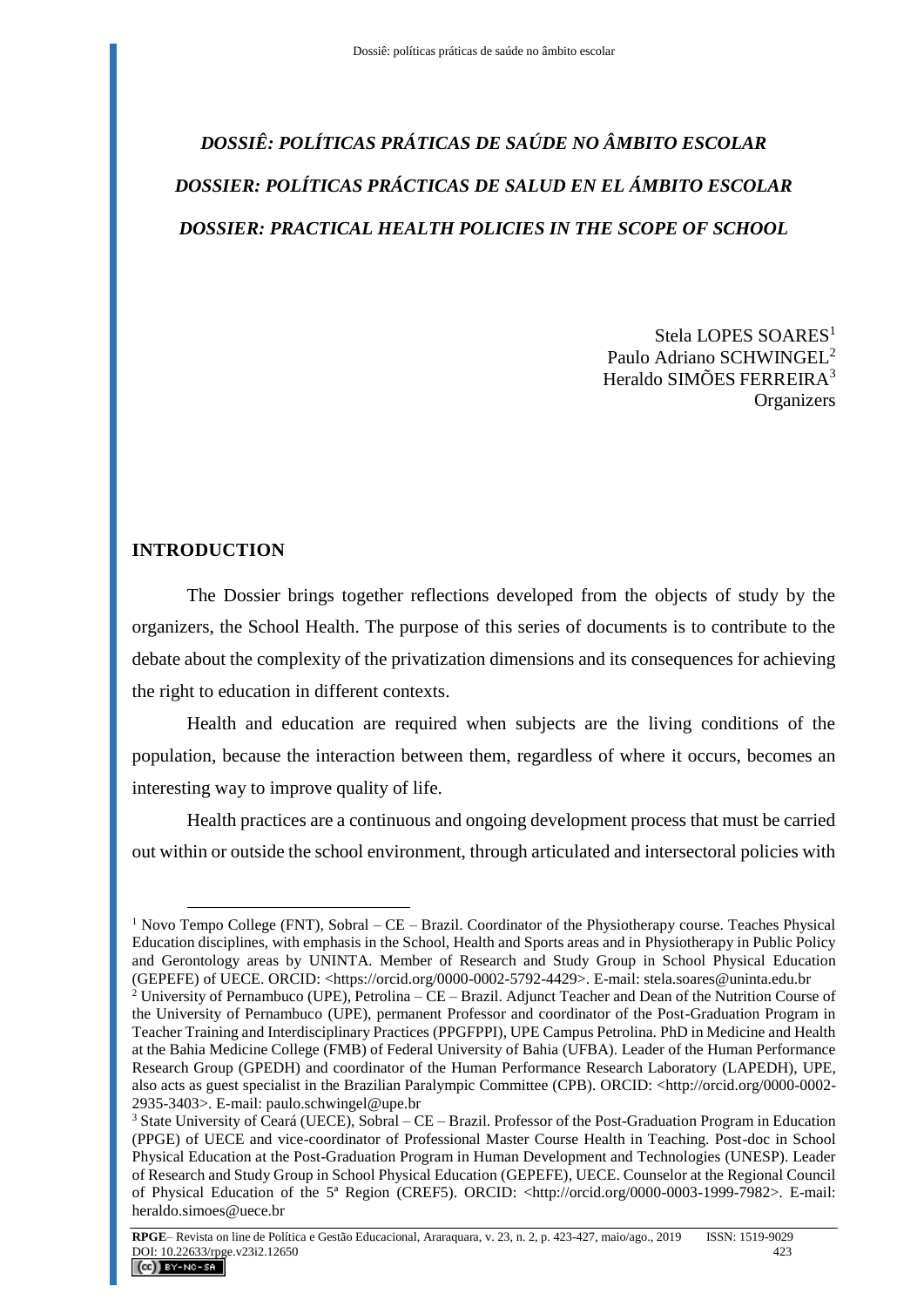other local, state and municipal offices and/or departments, in order to minimize the gaps in access to health at school.

It is understood that the debate and the socialization of studies are fundamental as a way to add and contribute to think of a more equitable Brazil and corroborate with the formation of a fair and egalitarian society. Therefore, it is necessary to bring up the discussion about the actions and practices related to the activities within the school spaces.

Thus, the relevance of this dossier also lies in the adequate preparation of professionals involved in health in the school environment, fostering discussions that encourage and provoke reflections on the subject in them and thus, they succeed in their practices.

The first article that composes the dossier is entitled *"A Educação Física e seu processo de formação para a saúde"*, written by Viviany Caetano Freire Aguiar, Stela Lopes Soares and Hamilton Vale Leitão, researchers from the INTA University Center (UNINTA), bring a survey about the training of the professional in Physical Education in public health, pointing out in this, the restlessness that the authors observed in the daily practice in different spaces. Understanding that, for a long time, the area of physical education was seen only as a curricular discipline presented in Basic Education or linked to Sports Training. Through the integrative review, the authors affirm that today, Physical Education has become accepted in the field of Public Health. However, it is still believed that their training to work in the country's health system is seen in a complex and sometimes even paradoxical way.

The second text *"Atendimento educacional especializado e o ensino regular: interlocuções docentes com vistas à inclusão"*, by Ilani Marques Souto Araújo, Liliane Luz Alves, Francisco Ricardo Miranda Pinto and Ilaneide Marques Souto Bezerra, has as its theme the inclusion in the school space of a stigmatized minority, the person with disabilities. For that, a descriptive study with a qualitative approach was used, carried out in schools of the municipal public system of Sobral (CE) with 10 teachers. Using questionnaires in their research, the authors identified that it is necessary to instrumentalize the school institutions for this service, as well as invest in the training of teachers of the common teaching room and the multifunctional resource room (AEE, Portuguese initials), which should promote the reception and inclusion of these children.

In the sequence, the researchers Francisco Ednaldo Eufrasio da Silva, Francisco Ricardo Miranda Pinto, Damares de Oliveira Moreira and Stela Lopes Soares present their article entitled *"Do conceito à realidade: a saúde mental dos concluintes de Pedagogia"*. The authors discuss the requirements imposed on undergraduates who may exceed the usual charges and thus impact their mental health. The authors developed the work with a descriptive and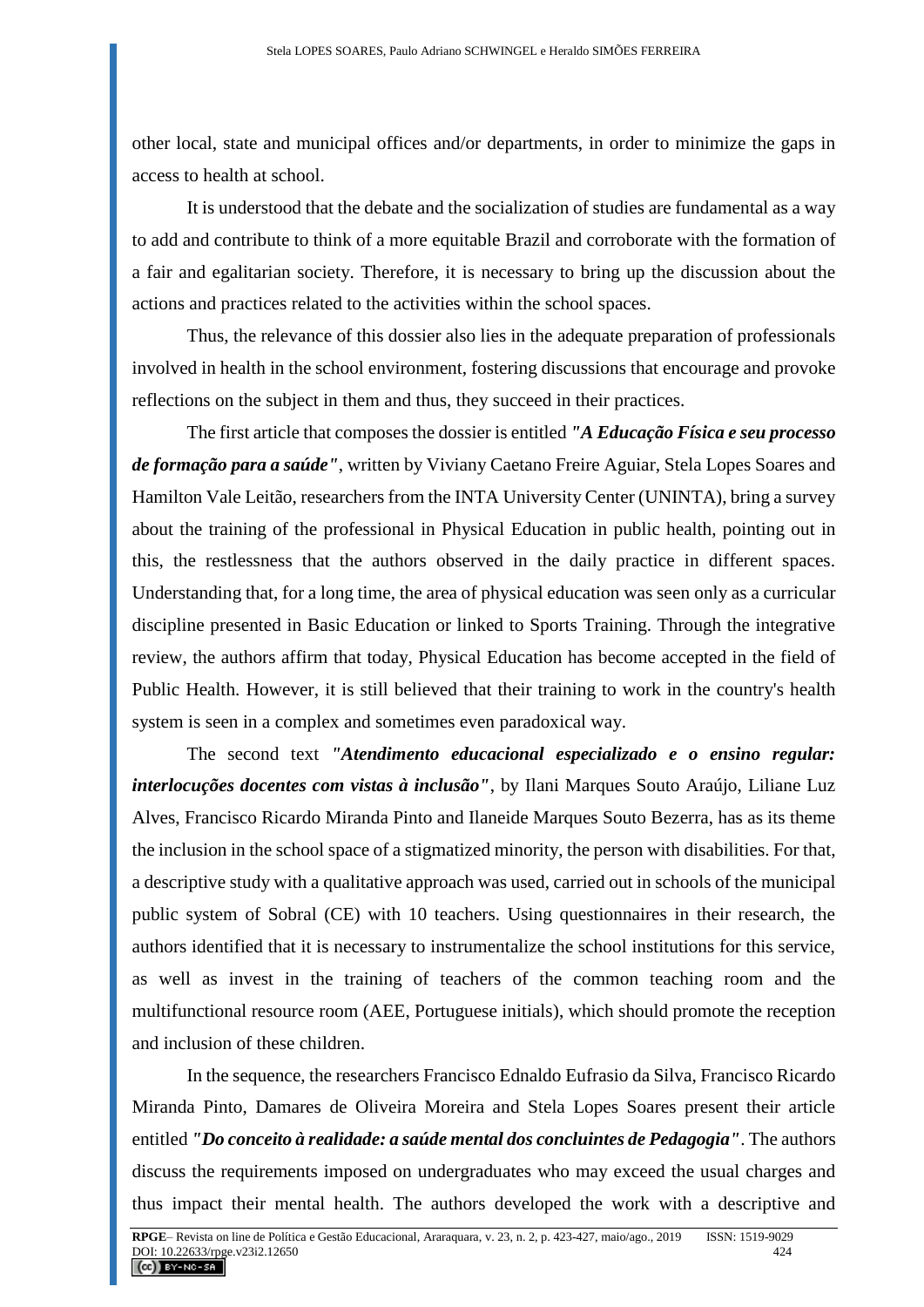exploratory methodology and investigated the students of the 9th semester of the course of Pedagogy of the State University Vale do Acaraú (UVA), also located in Sobral (CE). The data obtained through the application of questionnaires were analyzed in the light of authors dealing with Mental Health and socioeconomic and cultural data presented by ANDIFES (2014). The analysis allows to better understand the students' difficulties in dealing with the emotions at the end of the course, identifying how they interfere in the process and their connection to the student's mental health.

The fourth work that composes this dossier is authored by the researchers Francisco Marcelo Catunda de Oliveira, Paulo Adriano Schwingel, Pergentina Parente Jardim Catunda and José de Caldas Simões Neto and has the title *"Espaço escolar: possibilidades para práticas de atividades físicas"*. The intention of the work was to identify spaces for the practice of physical activities by the school community in the Integral time State Public Schools of Juazeiro do Norte (CE). To do so, the authors conducted a field research with a qualitative approach through discourse analysis. From a standardized interview with four school managers, the physical activity in the school was analyzed as a possibility of change to healthy habits by the population of its surroundings, and possible resources were identified in the school for this practice. The research debates the primary importance of the use of school spaces for the practice of physical activities by the community and that this space has the power to change social habits, once the intellect is developed in it. The authors also discuss the contribution of school space to the implementation of a health culture by their community.

The last text of this dossier presents *"A psicopedagogia e suas estratégias facilitadoras no processo de aprendizagem"* by Anaisa Alves de Moura, Evaneide Dourado Martins, Vithória Alves de Moura e Adriana Pinto Martins. The authors address the basic problem of reaffirming that Psychopedagogy contributes to education by expanding the possibilities of searching and reflecting on the teaching-learning process. Analyzing the scientific literature through renowned authors such as Grassi (2013), Bossa (2007) and Paín (1992), the article demonstrates that the work of the institutional psychopedagogue favors conditions of selfknowledge to the teacher, reconstructing their subjectivities, looking at their history, their existence and their needs, providing internal changes that trigger transformations in their pedagogical practice. In order to better understand the learning process in the face of the challenges regarding learning disorders and possible strategies to be put into practice, different theoretical references were used in the investigation, all of them aimed at clarifying the importance of the psychopedagogue, its intervention and preventive work and also their role in the school environment.